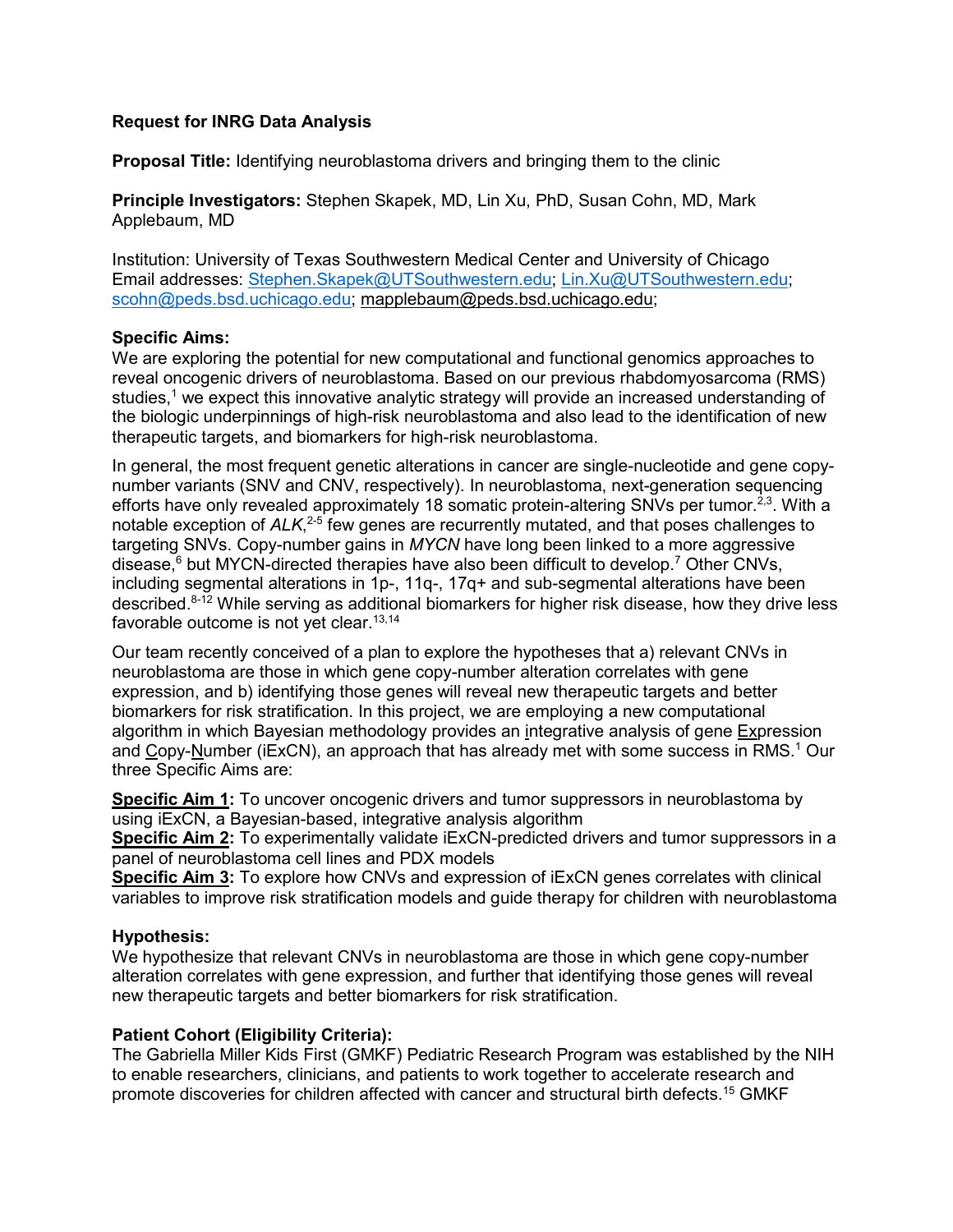datasets provide a variety of next-gen sequencing data, including somatic and germline DNA and somatic RNA analyses. Simllar types of data are also provided by the Therapeutically Applicable Research To Generate Effective Treatments (TARGET) initiative.16

While GMKF and TARGET are unparalleled repositories of genomics data, they were not designed to house rich clinical annotation. To address that gap, we plan to link GMKF data to the International Neuroblastoma Research Group (INRG) Data Commons. Importantly, the GMKF and TARGET datasets are connected to additional sources of data by a Universal Specimen Identifier (USI) which forms the backbone of patient identifiers for our studies. The USI numbers for the GMKF and TARGET data are publicly available. Thus, eligible patients for this proposal will be those neuroblastoma patients with sequencing data in the GMKF and TARGET databases as identified by USI numbers.

## **Background:**

*MYCN* status is one of the criteria used to assign patient risk, and the presence of *MYCN* amplification stratifies patients to the high-risk group. Although *MYCN* amplified high-risk tumors are biologically distinct from non-*MYCN* amplified high-risk neuroblastoma and display different transcriptional networks,<sup>9</sup> among high-risk patients treated with modern therapy, MYCN status is not prognostic of outcome. <sup>17</sup> Other CNVs, including segmental and subsegmental chromosomal aberrations are described and appear to have prognostic value, **<sup>8</sup>** but *CHD5* (chromosome 1p) appears to be the one of only tumor suppressor gene consistently lost<sup>18</sup> and *MYCN* remains the only known oncogene consistently gained.<sup>3</sup>

Gene mutation and expression are also important in cell biology. ALK is one of the most commonly mutated gene in neuroblastoma, but it is detected in only 8-10% of diagnostic tumors. <sup>19</sup> ALK inhibitors are being tested in the small subset of children with tumors that harbor ALK mutations. <sup>20</sup> Multiple gene expression signatures have also been developed as potential prognostic biomarkers, 21-24 but none have made it to widespread clinical use or identified putative oncogenic drivers.

As the Skapek lab recently showed for RMS,<sup>1</sup> the gene expression changes likely to be most important in driving tumor phenotype can be "hard-wired" into the genome by local CNVs. In previous studies analyzing two independent RMS cohorts, we have demonstrated that patients with tumors that harbor a greater number of iExCN genes with any level of CNVs have poor outcome. We expect that applying the biologically-based iExCN analysis and functional studies to neuroblastoma will



reveal the CNVs and expression changes likely to be actual disease drivers (Figure 1).

Additionally, our analysis algorithm is coupled to a CRISPR-based "mini-pool" screen to quickly provide functional validation of the candidate disease genes in a panel of human neuroblastoma models. This *tandem, computationally-guided, functional screen* could become a new standard for helping to move genomics data into the clinic.

The Skapek lab applied this tandem analysis to RMS. The iExCN algorithm predicted 25 oncogenic drivers and 4 tumor suppressors, based on copy-number/expression gain and loss, respectively. Fifteen (52%) of 29 iExCN-identified genes were shown by CRISPR/Cas9 to be functionally important in two RMS models.<sup>1</sup> This level of enrichment approximated the signficant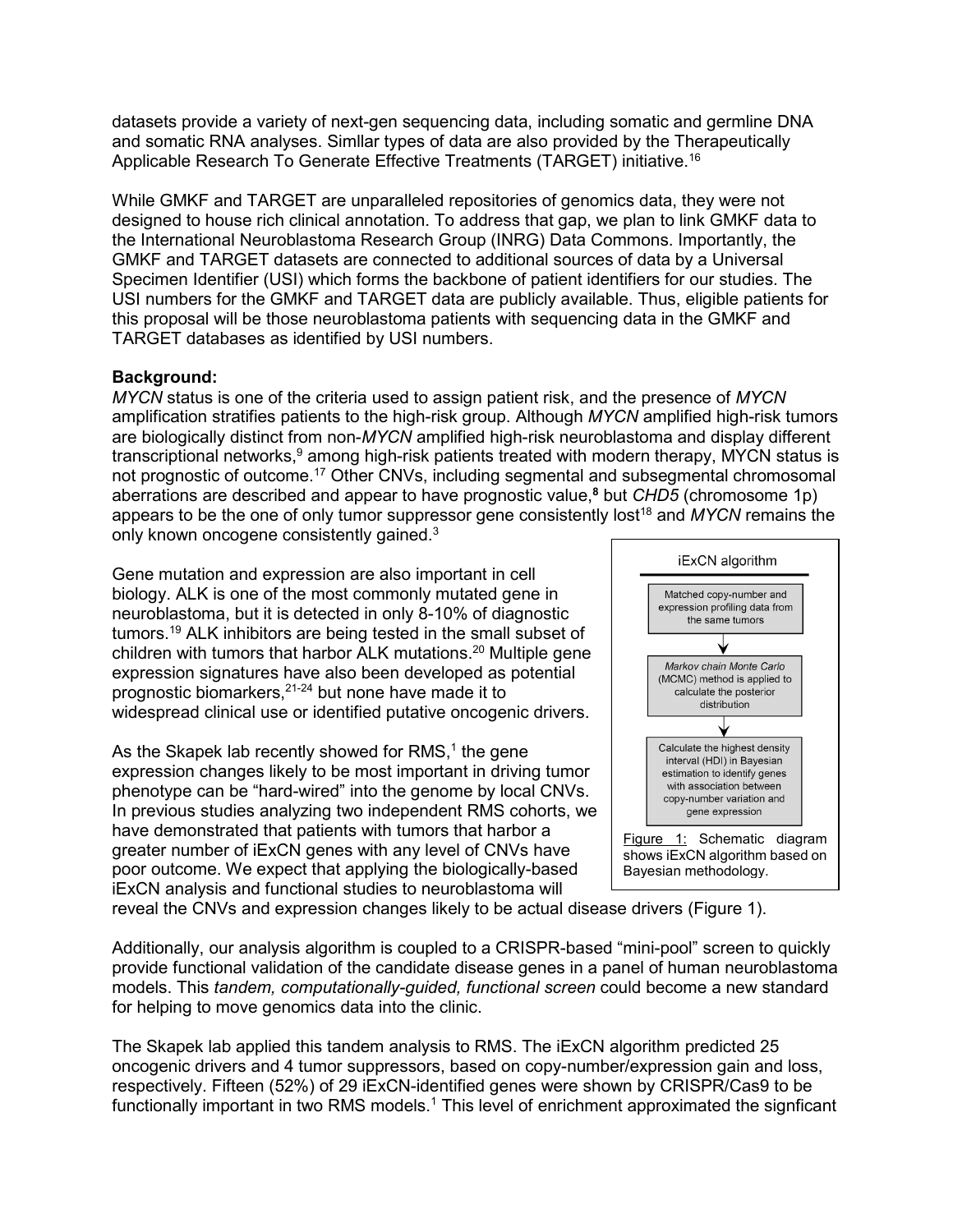changes in 57% of the guides targeting "positive control" genes; only 4% of vectors targeting randomly selected negative controls changed significantly (Figure 2). A number of RMS genes are targetable, including EZH2 and RIPK2, <sup>1</sup> or highlight targetable pathways, such as IGF2 signaling downstream of PLAG1. <sup>25</sup> We are confident this approach will also work in neuroblastoma.

### **Significance:**

In many cases, next generation sequencing has not transformed childhood cancer care the way most had hoped. The promise of



represent 20% threshold on magnitude of changes. Colors are used to distinguish two RMS cell lines (JR1 and RD) as labeled in the upper right corners.

"precision medicine" has fallen short because most childhood cancers harbor few, if any, targetable mutations detectable by SNV analyses, and the mere presence of a mutant, highly expressed, or amplified gene does not necessarily signify that gene as an oncogenic driver. Our proposal is founded on the following premises:

- 1) Childhood cancers, especially neuroblastoma, harboring few recurrent mutations are better viewed as diseases in which otherwise normal cells are reprogrammed based on altered gene expression, and many of the important expression changes are likely to be "hardwired" by gene copy-number gain or loss.
- 2) A biologically-based integrative analysis of coordinate changes in gene expression and gene copy-number can identify candidate oncogenic drivers and tumors suppressors that have escaped notice thus far.
- 3) Functional screens leveraging CRISPR/Cas9-based high throughput approaches can provide functional validation to help prioritize targetable oncogenic drivers and tumor suppressors.
- 4) The presence of CNVs in *bona fide* oncogenic drivers and tumor suppressors will represent a new biomarker for clinically relevant features and illuminate potential targetable vulnerabilities.

## **Proposal Description:**

The GMKF project includes genomics data generated from almost 500 children with high-risk neuroblastoma. For our project, we will use the matched DNA and RNA from 175 diagnostic biopsies with whole-genome sequencing (WGS) and RNA-seq [\(https://portal.kidsfirstdrc.org\)](https://portal.kidsfirstdrc.org/). The FASTQ files for both data types will be downloaded from the GMKF portal (dbGaP phs001436, approval pending). With CNVs and gene expression data as input, we will run the iExCN algorithm to identify potential cancer genes. As in our previous application of iExCN, <sup>1</sup> we will use a stringent criterion in iExCN to define statistically significant cancer genes: the probability that group difference is greater than zero must be more than 99.9% in Bayesian estimation. That approach led to a high validation rate of iExCN-predicted cancer genes in our previous study (Figure 2). We will first analyze the entire cohort of 175 cases. Recognizing the potential for biological differences based on *MYCN* amplification, expected to occur in ~50% of the cases, we will carry out separate iExCN analyses in cases with and without this feature.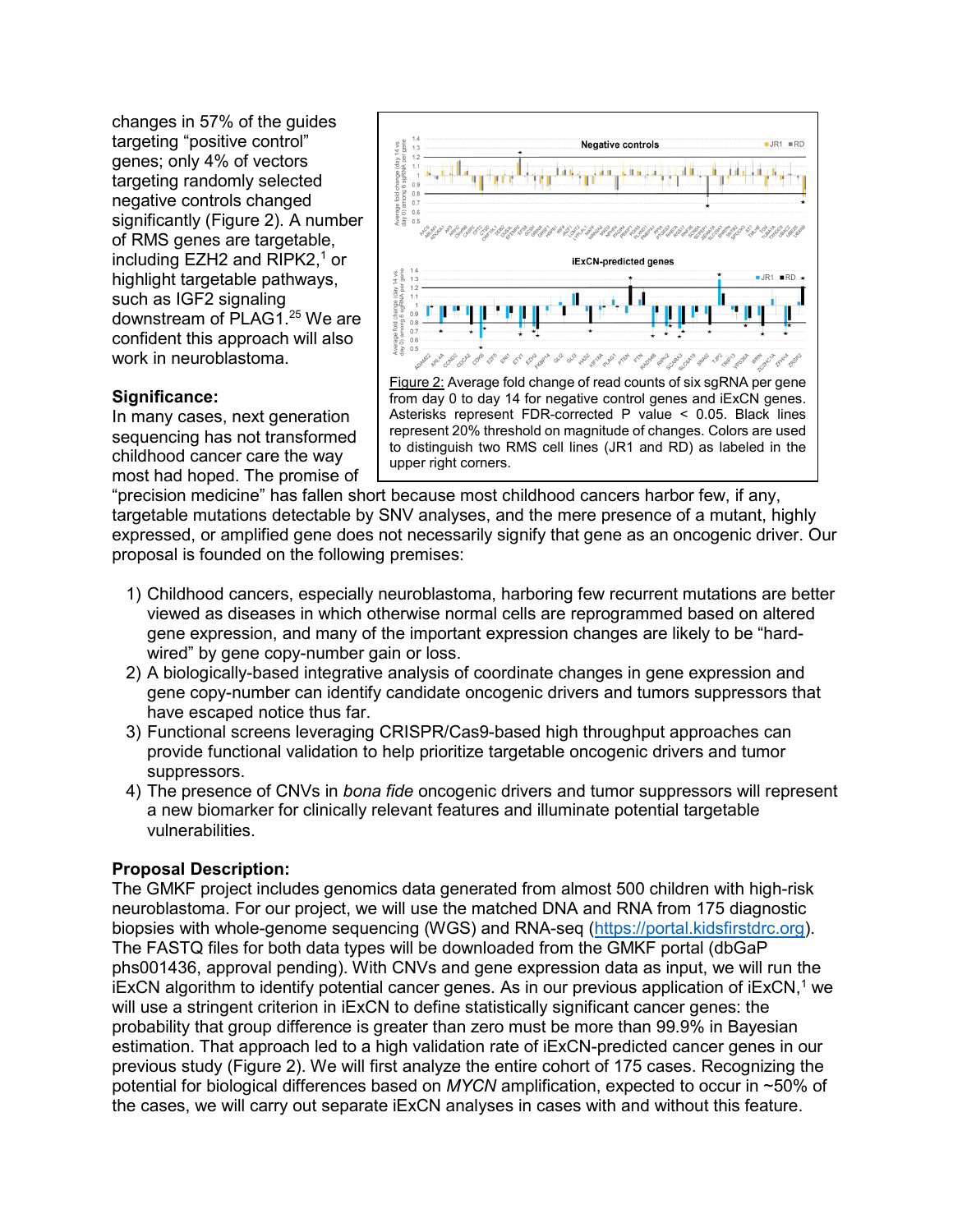Findings will be validated using matched whole exome sequencing and RNAseq data from 97 non-overlapping patients in the TARGET dataset.

We will use USI numbers to link the genomic data from GMKF and TARGET with the demographic, treatment, and outcomes information in the INRG data commons to create genomic data with robust clinical annotation, and we will analyze these two cohorts independently. With each cohort, we will conduct univariate analyses with Cox's proportional hazards regression model to assess CNVs in individual iExCN genes failure-free and overall survival. We will also consider iExCN gene status in multivariate analyses with other known risk factors, including *MYCN* amplification status, age, and stage. Association with event-free and overall survival will be plotted by Kaplan–Meier analysis with P-value calculated by the log-rank test. We will use Holm procedure or the bootstrap-based step-down method to perform multiple testing correction. Adjusted P-values < 0.05 will be considered as statistically significant.

Next, we will determine whether the number of iExCN genes harboring CNVs correlates with survival. If it does, we will also test whether cases with copy-number gains in a greater number of iExCN genes also have significantly higher average expression of those genes. Because increased chromosomal instability is also associated with worse prognosis in neuroblastoma, $8$ we will compare the chromosomal instability (CIN) index<sup>26</sup> subsets of cases with more or fewer iExCN genes involved.

Finally, we will use complementary approaches to prove the functional importance of iExCNpredicted neuroblastoma disease genes identified using high-throughput CRISPR/Cas9-based gene editing and molecular biology approaches to interrogate cells for growth, apoptosis, tumorigenicity, and cell differentiation.

**Data Requested:** All patient characteristics, clinical, histopathologic, and biology variables for patients with data in the GMKF and TARGET databases (USI numbers to be provided).

## **Collaborating Biostatistician:** Lin Xu

## **References:**

- 1. Xu L, Zheng Y, Liu J, et al. Integrative Bayesian Analysis Identifies Rhabdomyosarcoma Disease Genes. *Cell Rep.* 2018;24(1):238-251.
- 2. Molenaar JJ, Domingo-Fernandez R, Ebus ME, et al. LIN28B induces neuroblastoma and enhances MYCN levels via let-7 suppression. *Nature genetics.* 2012;44(11):1199- 1206.
- 3. Pugh TJ, Morozova O, Attiyeh EF, et al. The genetic landscape of high-risk neuroblastoma. *Nat Genet.* 2013;45(3):279-284.
- 4. Bellini A, Bernard V, Leroy Q, et al. Deep Sequencing Reveals Occurrence of Subclonal ALK Mutations in Neuroblastoma at Diagnosis. *Clin Cancer Res.* 2015;21(21):4913- 4921.
- 5. Mosse YP, Laudenslager M, Longo L, et al. Identification of ALK as a major familial neuroblastoma predisposition gene. *Nature.* 2008;455(7215):930-935.
- 6. Brodeur GM, Seeger RC, Schwab M, Varmus HE, Bishop JM. Amplification of N-myc in untreated human neuroblastomas correlates with advanced disease stage. *Science.*  1984;224:1121-1124.
- 7. Barone G, Anderson J, Pearson AD, Petrie K, Chesler L. New strategies in neuroblastoma: Therapeutic targeting of MYCN and ALK. *Clin Cancer Res.*  2013;19(21):5814-5821.